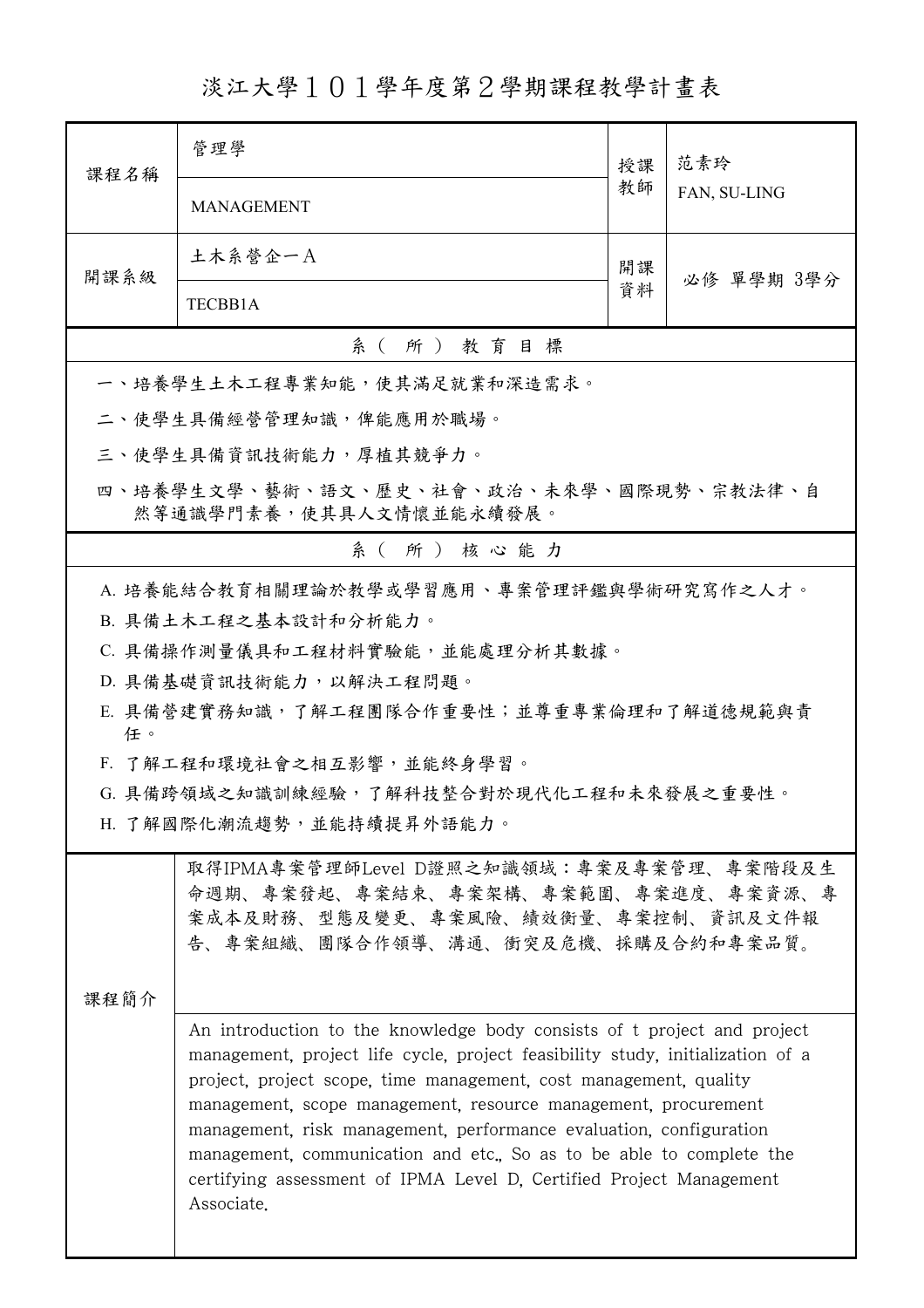本課程教學目標與目標層級、系(所)核心能力相關性 一、目標層級(選填): (一)「認知」(Cognitive 簡稱C)領域:C1 記憶、C2 瞭解、C3 應用、C4 分析、 C5 評鑑、C6 創造 (二)「技能」(Psychomotor 簡稱P)領域:P1 模仿、P2 機械反應、P3 獨立操作、 P4 聯結操作、P5 自動化、P6 創作 (三)「情意」(Affective 簡稱A)領域:A1 接受、A2 反應、A3 重視、A4 組織、 A5 內化、A6 實踐 二、教學目標與「目標層級」、「系(所)核心能力」之相關性:

 (一)請先將課程教學目標分別對應前述之「認知」、「技能」與「情意」的各目標層級, 惟單項教學目標僅能對應C、P、A其中一項。

 (二)若對應「目標層級」有1~6之多項時,僅填列最高層級即可(例如:認知「目標層級」 對應為C3、C5、C6項時,只需填列C6即可,技能與情意目標層級亦同)。

 (三)再依據所訂各項教學目標分別對應其「系(所)核心能力」。單項教學目標若對應 「系(所)核心能力」有多項時,則可填列多項「系(所)核心能力」。

(例如:「系(所)核心能力」可對應A、AD、BEF時,則均填列。)

| 序            |                                                                                                                           | 教學目標(英文)                                                                                                                                                                                                                                                                                                                                                                                                                                                                  | 相關性            |                 |
|--------------|---------------------------------------------------------------------------------------------------------------------------|---------------------------------------------------------------------------------------------------------------------------------------------------------------------------------------------------------------------------------------------------------------------------------------------------------------------------------------------------------------------------------------------------------------------------------------------------------------------------|----------------|-----------------|
| 號            | 教學目標(中文)                                                                                                                  |                                                                                                                                                                                                                                                                                                                                                                                                                                                                           | 目標層級           | 系(所)核心能力        |
| $\mathbf{1}$ | 1.學生將能夠歸納課程中介紹到的<br>概念:專案及專案管理、專案生命<br>週期、專案資源、專案成本及財<br>務、團隊合作、採購及合約和品<br>質。2.學生將能夠對於較深入的議<br>題。3.學生以所學專長付出自己心<br>力幫助他人。 | Students will be able to<br>summarize concepts covered<br>in the following topics:<br>project and project<br>management, project life<br>cycle, project feasibility study,<br>initialization of a project,<br>project scope, time<br>management, cost<br>management, quality<br>management, scope<br>management, resource<br>management, procurement<br>management, risk<br>management, performance<br>evaluation, configuration<br>management, communication<br>and etc. | C <sub>5</sub> | <b>ABCDEFGH</b> |
|              | 2 1.學生將能夠歸納課程中介紹到的<br>專案管理概念<br>2.學生將能夠對於較深入的議<br>題, 細述理由。議題例如:專案進<br>度、專案成本管理與專案品質管<br>理。                                | Students will be able to<br>summarize concepts covered<br>in the following topics:<br>project and project<br>management, project life<br>cycle, project feasibility study,<br>initialization of a project.<br>project scope, time<br>management, cost<br>management, quality<br>management, scope<br>management, resource<br>management, procurement<br>management, risk<br>management, performance<br>evaluation, configuration<br>management, communication<br>and etc. | C <sub>5</sub> | <b>ADEG</b>     |
|              |                                                                                                                           |                                                                                                                                                                                                                                                                                                                                                                                                                                                                           |                |                 |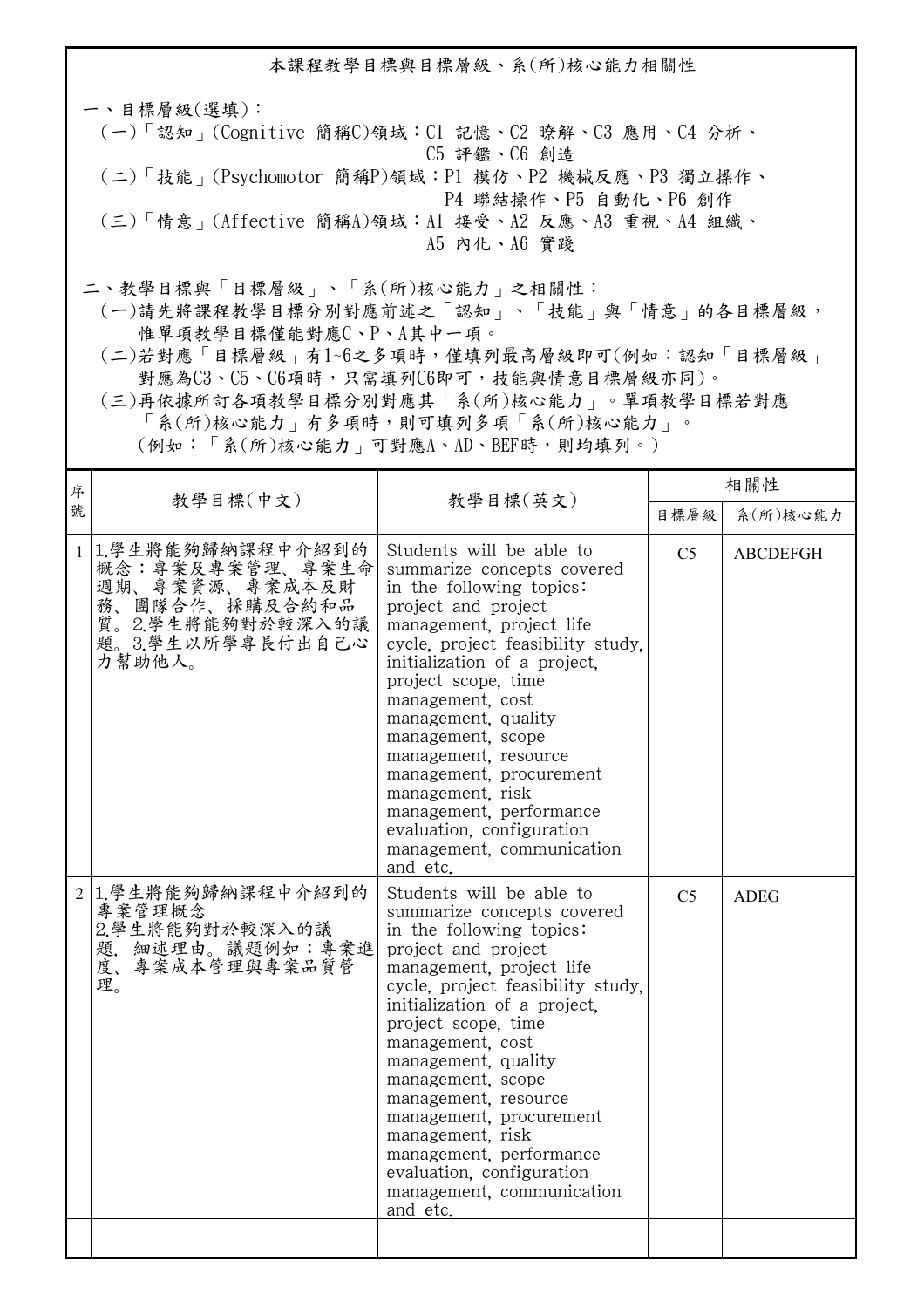| $\mathbf{3}$   | 學生將能夠對於較深入的議題,<br>述理由。議題例如:專案進度、<br>案成本管理與專案品質管理。                                                                         | 細<br>專 | Students will be able to<br>interpret in-depth issues<br>such as: project time<br>management, project cost<br>management and project<br>quality management. | C <sub>5</sub> | <b>ADEG</b> |
|----------------|---------------------------------------------------------------------------------------------------------------------------|--------|-------------------------------------------------------------------------------------------------------------------------------------------------------------|----------------|-------------|
|                |                                                                                                                           |        | 教學目標之教學方法與評量方法                                                                                                                                              |                |             |
| 序<br>號         | 教學目標                                                                                                                      |        | 教學方法                                                                                                                                                        | 評量方法           |             |
| $\mathbf{1}$   | 1.學生將能夠歸納課程中介紹到的<br>概念:專案及專案管理、專案生命<br>週期、專案資源、專案成本及財<br>務、團隊合作、採購及合約和品<br>質。2.學生將能夠對於較深入的議<br>題。3.學生以所學專長付出自己心<br>力幫助他人。 |        | 講述、模擬                                                                                                                                                       | 紙筆測驗、上課表現      |             |
| 2 <sup>1</sup> | 1.學生將能夠歸納課程中介紹到的<br>專案管理概念<br>2.學生將能夠對於較深入的議<br>題, 細述理由。議題例如:專案進<br>度、專案成本管理與專案品質管<br>理。                                  |        | 講述、討論、模擬                                                                                                                                                    |                | 紙筆測驗、上課表現   |
| 3              | 學生將能夠對於較深入的議題.<br>述理由。議題例如:專案進度、<br>案成本管理與專案品質管理。                                                                         | 細<br>專 | 講述、討論、模擬                                                                                                                                                    |                | 紙筆測驗、上課表現   |
|                | 本課程之設計與教學已融入本校校級基本素養                                                                                                      |        |                                                                                                                                                             |                |             |
|                | 淡江大學校級基本素養<br>內涵說明                                                                                                        |        |                                                                                                                                                             |                |             |
|                | 全球視野<br>$\langle \ \rangle$                                                                                               |        |                                                                                                                                                             |                |             |
|                | 洞悉未來                                                                                                                      |        |                                                                                                                                                             |                |             |
|                | 資訊運用                                                                                                                      |        |                                                                                                                                                             |                |             |
|                | 品德倫理                                                                                                                      |        |                                                                                                                                                             |                |             |
|                | 獨立思考                                                                                                                      |        |                                                                                                                                                             |                |             |
|                | 樂活健康                                                                                                                      |        |                                                                                                                                                             |                |             |
|                | 團隊合作                                                                                                                      |        |                                                                                                                                                             |                |             |
|                | 美學涵養                                                                                                                      |        |                                                                                                                                                             |                |             |
|                |                                                                                                                           |        | 授課進度表                                                                                                                                                       |                |             |
| 週<br>次         | 日期起訖                                                                                                                      |        | 內 容 (Subject/Topics)                                                                                                                                        |                | 備註          |
|                | $102/02/18$ ~<br>第一篇 管理基礎 第1章 組織、管理與管理者<br>102/02/24                                                                      |        |                                                                                                                                                             |                |             |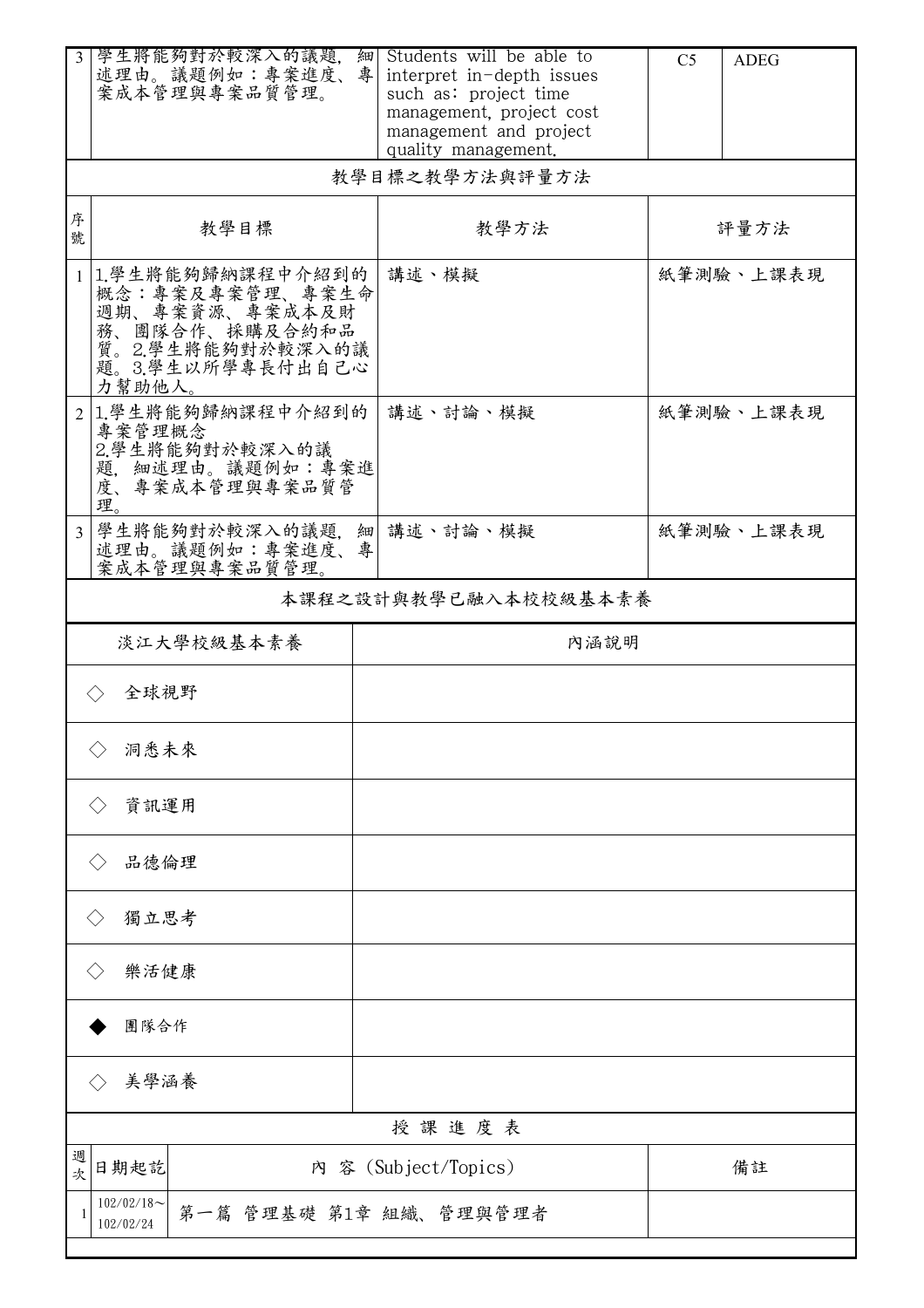| $\overline{2}$ | $102/02/25$ ~<br>102/03/03                                                      | 第一篇 管理基礎 第2章 管理環境 第3章 組織文<br>化、企業道德與社會責任                                                                 |  |  |
|----------------|---------------------------------------------------------------------------------|----------------------------------------------------------------------------------------------------------|--|--|
| 3              | $102/03/04$ ~<br>102/03/10                                                      | 第二篇 規劃 第4章 決策 第5章 規劃                                                                                     |  |  |
| 4              | $102/03/11$ ~<br>102/03/17                                                      | 第二篇 規劃 第4章 決策 第5章 規劃                                                                                     |  |  |
| 5              | $102/03/18$ ~<br>102/03/24                                                      | 第三篇 組織 第6章 組織設計                                                                                          |  |  |
| 6              | $102/03/25$ ~<br>102/03/31                                                      | 第三篇 組織 第7章 組織變革與學習                                                                                       |  |  |
|                | $102/04/01$ ~<br>102/04/07                                                      | 第三篇 組織 第8章 用人                                                                                            |  |  |
| 8              | $102/04/08$ ~<br>102/04/14                                                      | 考古題練習一與解答                                                                                                |  |  |
| 9              | $102/04/15$ ~<br>102/04/21                                                      | 考古題練習二與解答                                                                                                |  |  |
| 10             | $102/04/22$ ~<br>102/04/28                                                      | 期中考試週                                                                                                    |  |  |
| 11             | $102/04/29$ ~<br>102/05/05                                                      | 第四篇 領導 第9章 激勵理論                                                                                          |  |  |
| 12             | $102/05/06$ ~<br>102/05/12                                                      | 第四篇 領導 第10章 領導                                                                                           |  |  |
| 13             | $102/05/13$ ~<br>102/05/19                                                      | 第四篇 領導 第11章 群體與團隊                                                                                        |  |  |
| 14             | $102/05/20$ ~<br>102/05/26                                                      | 第四篇 領導 第12章 溝通與衝突管理                                                                                      |  |  |
| 15             | $102/05/27$ ~<br>102/06/02                                                      | 第五篇 控制 第13章 控制的基礎                                                                                        |  |  |
| 16             | $102/06/03$ ~<br>102/06/09                                                      | 第五篇 控制 第14章 控制工具與技術                                                                                      |  |  |
| 17             | $102/06/10$ ~<br>102/06/16                                                      | 考古題練習三與解答                                                                                                |  |  |
| 18             | $102/06/17$ ~<br>102/06/23                                                      | 期末考試週                                                                                                    |  |  |
|                | 修課應<br>注意事項                                                                     | 課程參與(出席率、上課態度與服務學習參與率與態度)20%<br>隨堂報告(小組互動、隨堂討論成果與服務學習參與)20%<br>學期成果(小組報告、服務學習成果)20%<br>期中考 20%<br>期末考20% |  |  |
|                | 教學設備                                                                            | 電腦、投影機                                                                                                   |  |  |
|                | 管理學概論第三版 (書本資訊http://www.hwatai.com.tw/serch 3.asp?<br>ISBN=9574198214)<br>教材課本 |                                                                                                          |  |  |
|                | 參考書籍                                                                            |                                                                                                          |  |  |
|                |                                                                                 |                                                                                                          |  |  |
|                |                                                                                 |                                                                                                          |  |  |
|                |                                                                                 |                                                                                                          |  |  |